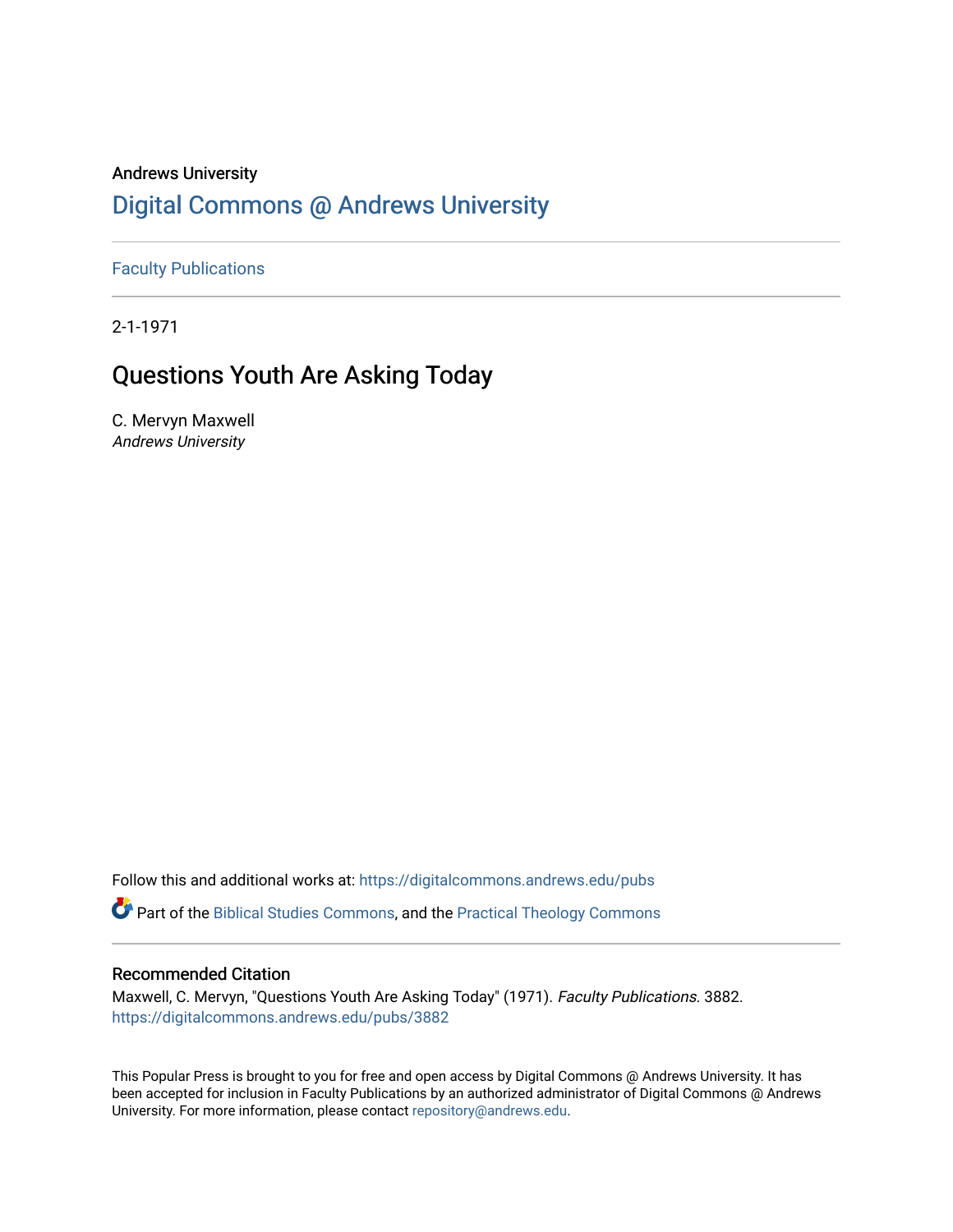

#### **KEEPING THE SABBATH**

**Please get down to the nitty gritty. My mother, sister, and I want to keep the Sabbath. In fact we were recently baptized as Seventhday Adventists. But my father isn't interested in the least. On Friday nights he watches wild shows in the living room, with the volume turned up loud. How can we keep the Sabbath holy in a situation like this?** 

As the sun goes down and the Sabbath begins ( Leviticus 23:32), let the three of you gather in some other room, even a bedroom, for family worship. This will get you off to the right start.

Come to supper with clean clothes and make a special effort to keep the meal happy. Use your better dishes. Plan an extra treat. Help your dad enjoy the meal. Do all you can to help him see that Friday night, as part of the Sabbath, has become a special time in his home.

Until bedtime you might study together in that other room. You might invite a high school friend who is interested to come and join your Bible study. Sometimes you might go to another family's home to study and read together with them.

And be sure to do this: Let your dad see the difference that Jesus, the Lord of the Sabbath, has made in your life. Mow the lawn on Friday afternoons without being asked. Wash the car. Be polite and

respectful. It has happened many times that under such persuasion fathers have decided to ask God to change them too. If this occurs in your home, your whole family will keep Sabbath together—and the problem you write about will be delightfully solved.

# **DO YOU HAVE A QUESTION?**

Would you like to ask Mervyn Maxwell to help you find an answer? If so, send your question to

Mervyn Maxwell "Signs of the Times" 1350 Villa Street Mountain View, California 94040

#### **INSTANT HELL?**

**If you Adventists are correct about our burning in the final punishment only until we no longer exist, what really is so bad about hell? Once I am burned to nothing, I will be in a position where no one can harm me. Maybe that will be heaven.** 

The reward of those who love and serve the Lord Jesus is to be far greater than merely freedom from harm. It is also to be joy without end in an eternal, vigorous, creative life lived in the light of God's smile. Isaiah 65, Revelation 21, 22.

To lose the pleasure of heaven and the presence of Jesus for all eternity! Who could describe such a loss? Who, in his right mind, would choose it?

Such a loss, even without an instant of destructive fire to introduce it, would surely be a punishment to avoid, don't you think?

### **BEDTIME STORIES**

**When I saw an advance notice that the new editor, Lawrence Maxwell, is a son of the Arthur S. Maxwell who has edited "Signs" for so many years, it dawned on me that you, too, must be one of his sons. This means that you are a son of the author of "Uncle Arthur's Bedtime Stories"! Mother read them when she was a child, and she brought me up on them. I just know some of the stories must be about you. In fact, I've picked some out. Do tell me if I'm right.** 

Some of the *Bedtime Stories* are about me—and Lawrence. You can read about the dear little darlings who fed the family's chickens in "When Jack Was Tired" and who shared their footwear in "Tom's Slippers." And you can read about the not-so-dear little darlings who fussed over the fuel in "Filling the Coal Scuttle" and quarreled over their bicycle in "The Twins' Bicycle." There are several others, but I spare you.

And myself!